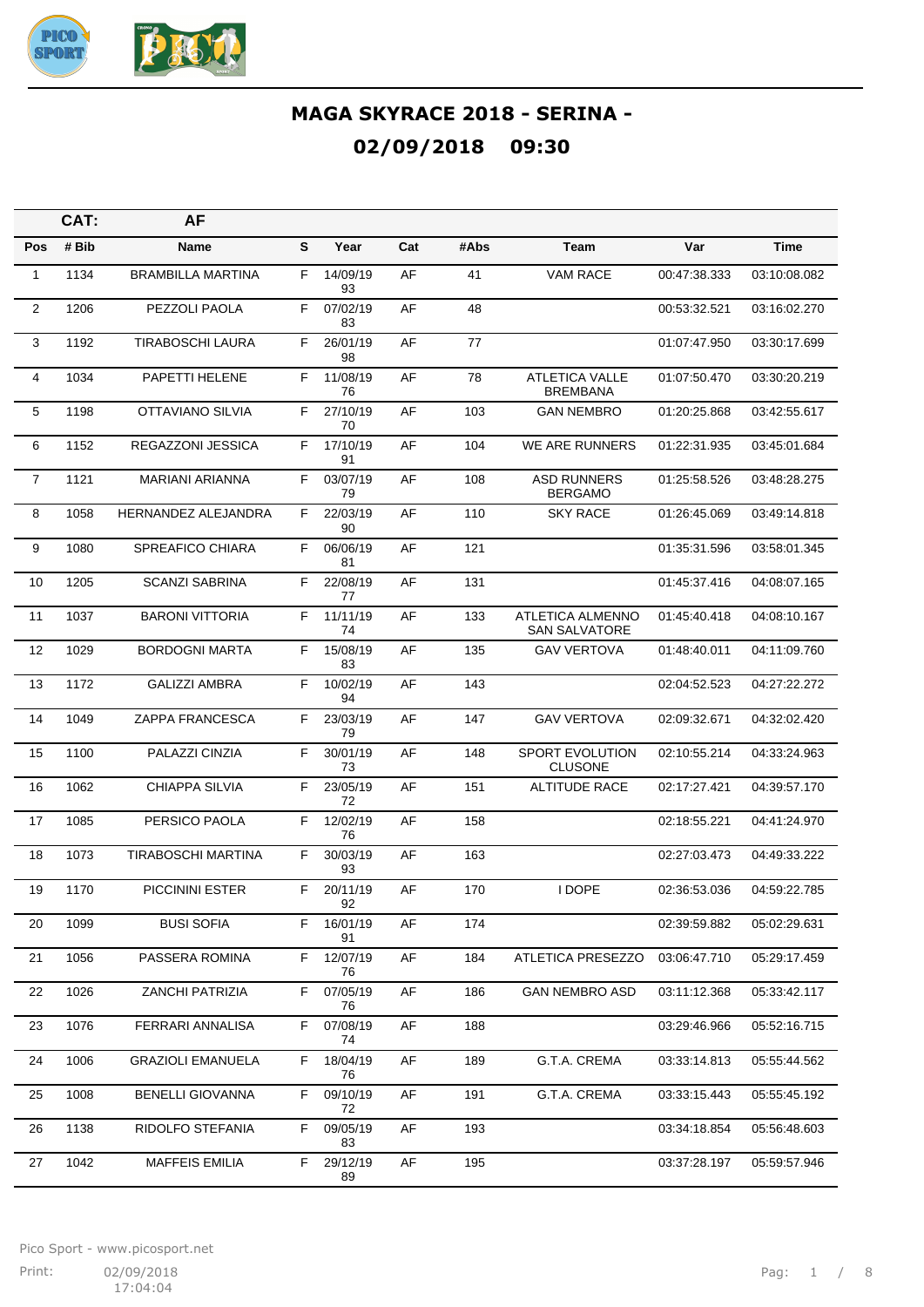

|                | CAT:  | <b>AM</b>                    |   |                |     |                |                                          |              |              |
|----------------|-------|------------------------------|---|----------------|-----|----------------|------------------------------------------|--------------|--------------|
| Pos            | # Bib | Name                         | S | Year           | Cat | #Abs           | Team                                     | Var          | Time         |
| 1              | 1146  | SIMUKEKA JEAN BAPTISTE       | м | 01/02/19<br>83 | AM  | $\mathbf{1}$   | VALETUDO-SERIM                           |              | 02:22:29.749 |
| $\overline{2}$ | 1147  | KIYAKA DENNIS BOSIRE         | М | 12/10/19<br>90 | AM  | 2              | <b>VALETUDO-SERIM</b>                    | 00:00:00.272 | 02:22:30.021 |
| 3              | 1214  | <b>BONALDI SERGIO</b>        | м | 07/09/19<br>78 | AM  | 3              | <b>ESERCITO</b>                          | 00:01:53.018 | 02:24:22.767 |
| 4              | 1137  | <b>BRAMBILLA DANILO</b>      | м | 29/05/19<br>91 | AM  | 4              | <b>FALCHI LECCO</b>                      | 00:03:45.018 | 02:26:14.767 |
| 5              | 1203  | <b>BALESTRA ELIA</b>         | м | 13/04/19<br>94 | AM  | 5              | <b>ATLETICA VALLE</b><br><b>BREMBANA</b> | 00:07:02.550 | 02:29:32.299 |
| 6              | 1148  | POLI PAOLO                   | М | 29/07/19<br>90 | AM  | 6              | <b>VALETUDO-SERIM</b>                    | 00:07:09.553 | 02:29:39.302 |
| $\overline{7}$ | 1212  | <b>COLLEONI PAOLO</b>        | М | 12/07/19<br>83 | AM  | $\overline{7}$ | <b>GS OROBIE</b>                         | 00:08:44.604 | 02:31:14.353 |
| 8              | 1133  | ROTA LUCA                    | м | 06/09/19<br>83 | AM  | 8              | <b>VALETUDO SERIM</b>                    | 00:09:25.374 | 02:31:55.123 |
| 9              | 1046  | <b>CAROBBIO DANIELE</b>      | м | 27/07/19<br>97 | AM  | 9              | <b>SCAIS 3038</b>                        | 00:11:56.453 | 02:34:26.202 |
| 10             | 1135  | <b>TICOZZELLI ADRIANO</b>    | м | 12/06/19<br>87 | AM  | 10             | <b>TEAM PASTURO ASD</b>                  | 00:14:13.527 | 02:36:43.276 |
| 11             | 1012  | <b>BARONI ANDREA</b>         | м | 29/03/19<br>79 | AM  | 11             | <b>G.S. MARINELLI</b>                    | 00:15:50.827 | 02:38:20.576 |
| 12             | 1087  | RONDI ANTONIO                | М | 10/10/19<br>81 | AM  | 12             | <b>RUNNERS BERGAMO</b>                   | 00:15:57.832 | 02:38:27.581 |
| 13             | 1028  | <b>EPIS DENNY</b>            | м | 21/10/19<br>88 | AM  | 13             | <b>GAV VERTOVA</b>                       | 00:17:45.137 | 02:40:14.886 |
| 14             | 1077  | <b>RUBIS STEFANO</b>         | м | 24/12/19<br>97 | AM  | 14             | <b>ATLETICA VAL</b><br><b>BREMBANA</b>   | 00:21:16.750 | 02:43:46.499 |
| 15             | 1163  | <b>FERRARI LUCA</b>          | м | 18/01/19<br>88 | AM  | 15             |                                          | 00:24:01.597 | 02:46:31.346 |
| 16             | 1011  | GAMBARDELLA ANDREA           | м | 18/12/19<br>84 | AM  | 16             |                                          | 00:26:08.402 | 02:48:38.151 |
| 17             | 1102  | PAURA ALESSANDRO             | м | 19/02/19<br>87 | AM  | 17             |                                          | 00:26:08.637 | 02:48:38.386 |
| 18             | 1193  | <b>BALZI MAURO</b>           | м | 31/12/19<br>79 | AM  | 18             | ASD MAGA                                 | 00:26:36.918 | 02:49:06.667 |
| 19             | 1142  | <b>LOCATELLI NICOLAS</b>     | М | 05/12/19<br>92 | AM  | 19             | <b>GAN NEMBRO</b>                        | 00:28:57.743 | 02:51:27.492 |
| 20             | 1183  | <b>GRITTI DIEGO</b>          | м | 29/05/19<br>85 | AM  | 21             | ELLE ERRE ASD                            | 00:31:12.313 | 02:53:42.062 |
| 21             | 1031  | <b>GUSMINI GIACOMO</b>       | М | 23/07/19<br>94 | AM  | 22             | WE RUN BERGAMO                           | 00:32:37.107 | 02:55:06.856 |
| 22             | 1202  | CARRARA IVAN                 | м | 21/02/19<br>77 | AM  | 24             | ANA SERINA                               | 00:33:09.375 | 02:55:39.124 |
| 23             | 1179  | <b>BERTOLAZZI GIAMPIETRO</b> | м | 28/06/19<br>75 | AM  | 25             | ASD MAGA                                 | 00:34:51.938 | 02:57:21.687 |
| 24             | 1097  | <b>BRASI FABIO</b>           | м | 13/12/19<br>82 | AM  | 26             | POOL SOC. ATL. ALTA<br>VALSERIANA        | 00:34:56.912 | 02:57:26.661 |
| 25             | 1116  | BERTOLAZZI MARCELLO          | м | 09/02/19<br>83 | AM  | 27             |                                          | 00:36:37.244 | 02:59:06.993 |
| 26             | 1032  | REGAZZONI OMAR               | м | 27/07/19<br>73 | AM  | 28             | <b>ATLETICA VALLE</b><br><b>BREMBANA</b> | 00:37:10.253 | 02:59:40.002 |
| 27             | 1023  | CARRARA ROBERTO              | M | 19/02/19<br>97 | AM  | 30             | <b>ATLETICA VALLE</b><br><b>BREMBANA</b> | 00:38:31.035 | 03:01:00.784 |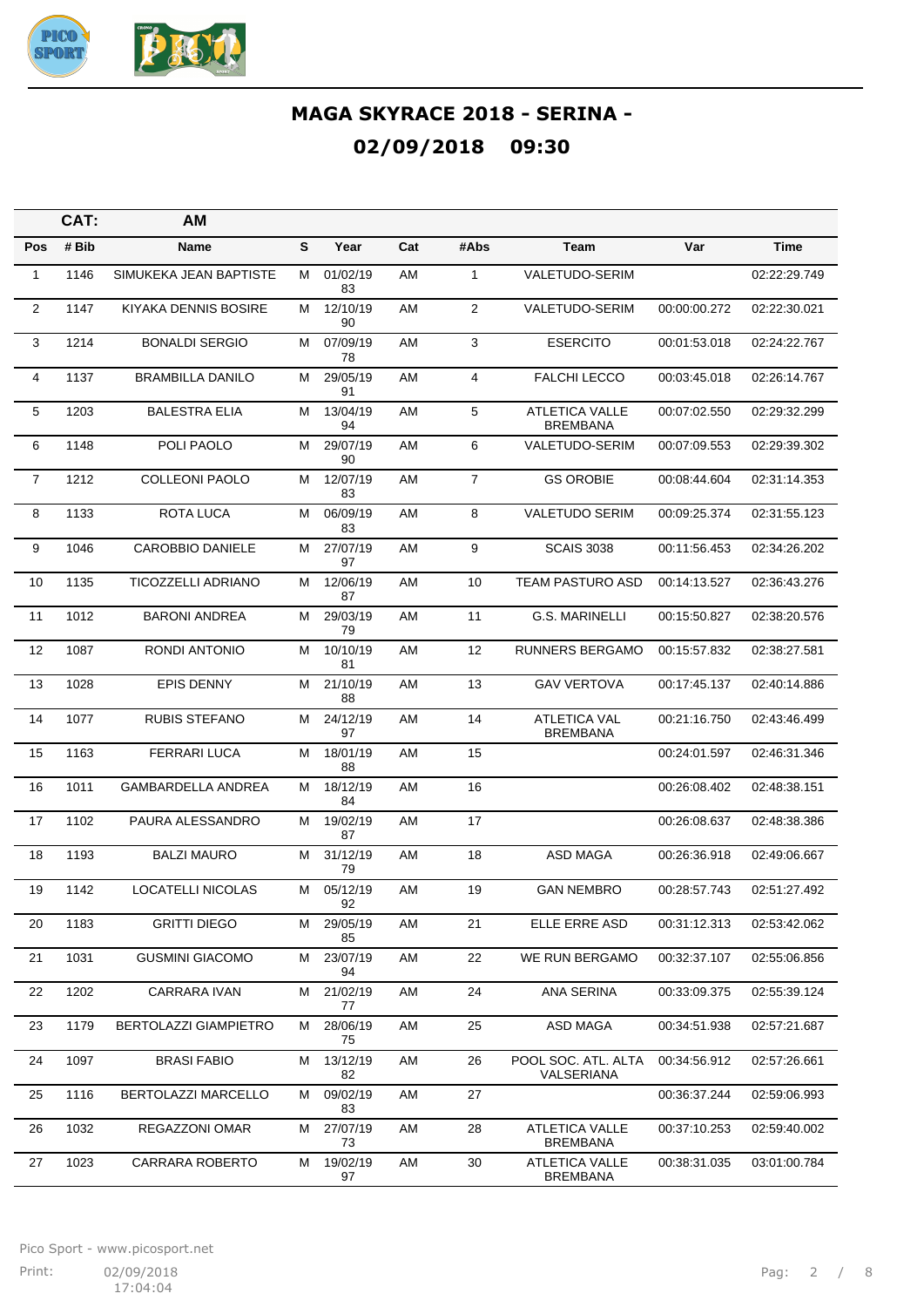

|     | CAT:  | AМ                          |   |                |     |      |                                                     |              |              |
|-----|-------|-----------------------------|---|----------------|-----|------|-----------------------------------------------------|--------------|--------------|
| Pos | # Bib | Name                        | S | Year           | Cat | #Abs | Team                                                | Var          | Time         |
| 28  | 1178  | CARRARA STEFANO             | м | 01/05/19<br>74 | AM  | 31   | <b>LIBERO</b>                                       | 00:40:53.369 | 03:03:23.118 |
| 29  | 1014  | <b>FRANCHINA FRANCESCO</b>  | м | 13/08/19<br>88 | AM  | 32   | <b>GP ARCENE</b>                                    | 00:42:21.146 | 03:04:50.895 |
| 30  | 1207  | CONFALONIERI DANIELE        | м | 01/01/19<br>80 | AM  | 33   | ASD GAN NEMBRO                                      | 00:43:51.713 | 03:06:21.462 |
| 31  | 1211  | ARRIGONI STEFANO            | М | 13/09/19<br>71 | AM  | 34   | ZACUP                                               | 00:44:25.982 | 03:06:55.731 |
| 32  | 1149  | RODARI GIAN PIETRO          | М | 31/08/19<br>78 | AM  | 35   | <b>RUNNERS BERGAMO</b>                              | 00:44:53.745 | 03:07:23.494 |
| 33  | 1160  | <b>GRITTI DAVIDE</b>        | м | 12/03/19<br>97 | AM  | 36   | <b>ALPINI BRACCA</b>                                | 00:45:32.026 | 03:08:01.775 |
| 34  | 1038  | <b>FLORINDI FRANCESCO</b>   | М | 13/12/19<br>84 | AM  | 38   | G.S DES AMIS                                        | 00:46:29.057 | 03:08:58.806 |
| 35  | 1111  | <b>GAMBA MARCO</b>          | М | 03/11/19<br>76 | AM  | 40   | CARVICO<br><b>SKYRUNNING</b>                        | 00:47:36.081 | 03:10:05.830 |
| 36  | 1093  | RIPAMONTI MATTIA            | м | 31/03/19<br>81 | AM  | 42   |                                                     | 00:48:25.867 | 03:10:55.616 |
| 37  | 1125  | <b>CARRARA GIORGIO</b>      | м | 25/09/19<br>90 | AM  | 43   |                                                     | 00:50:30.423 | 03:13:00.172 |
| 38  | 1158  | <b>BERERA ANDREA</b>        | М | 07/07/19<br>91 | AM  | 45   | <b>ALTITUDE RACE</b>                                | 00:51:47.637 | 03:14:17.386 |
| 39  | 1204  | <b>BIGONI MASSIMO</b>       | м | 09/05/19<br>80 | AM  | 47   | <b>LIBERO</b>                                       | 00:53:21.763 | 03:15:51.512 |
| 40  | 1081  | PIROLA ANDREA               | М | 07/10/19<br>92 | AM  | 49   | <b>ATLETICA VALLE</b><br><b>BREMBANA</b>            | 00:53:47.277 | 03:16:17.026 |
| 41  | 1141  | ZANCHI NICOLO               | м | 15/03/19<br>91 | AM  | 50   |                                                     | 00:55:06.068 | 03:17:35.817 |
| 42  | 1190  | <b>CORIZZATO MATTEO</b>     | м | 06/09/19<br>72 | AM  | 51   | ATLETICA 42195 LU<br><b>FRIDA</b>                   | 00:55:38.346 | 03:18:08.095 |
| 43  | 1213  | CAVAGNA MASSIMILIANO        | м | 20/12/19<br>70 | AM  | 52   | CAI VAL SERINA                                      | 00:58:03.911 | 03:20:33.660 |
| 44  | 1155  | <b>BONACORSI ALESSANDRO</b> | м | 07/08/19<br>79 | AM  | 53   | <b>GAN NEMBRO SPORT</b><br><b>EVOLUTION CLUSONE</b> | 00:58:10.665 | 03:20:40.414 |
| 45  | 1089  | <b>SIGNORI ROBERTO</b>      | м | 17/10/19<br>75 | AM  | 54   |                                                     | 00:58:51.678 | 03:21:21.427 |
| 46  | 1153  | <b>LAZZARONI ADRIANO</b>    | М | 04/07/19<br>73 | AM  | 55   | <b>GAN NEMBRO SPORT</b><br><b>EVOLUTION</b>         | 01:00:02.975 | 03:22:32.724 |
| 47  | 1139  | <b>BONOMI MAURIZIO</b>      | м | 31/03/19<br>77 | AM  | 56   | ATLETICA MARATHON<br>ALMENNO S.S.                   | 01:00:03.230 | 03:22:32.979 |
| 48  | 1157  | SAVOLDELLI FABIO            | М | 08/07/19<br>74 | AM  | 57   | <b>GAN NEMBRO SPORT</b><br><b>EVOLUTION</b>         | 01:00:03.487 | 03:22:33.236 |
| 49  | 1002  | <b>MESSA DANILO</b>         | Μ | 07/08/19<br>82 | AM  | 58   | <b>SCAIS 3038</b>                                   | 01:00:09.978 | 03:22:39.727 |
| 50  | 1083  | ROTA GIORGIO                | М | 15/05/19<br>71 | AM  | 59   | FO DI PE                                            | 01:00:20.984 | 03:22:50.733 |
| 51  | 1191  | <b>LEONINI MORGAN</b>       | м | 21/02/19<br>81 | AM  | 60   | <b>RUNCARD</b>                                      | 01:00:47.007 | 03:23:16.756 |
| 52  | 1017  | <b>MARCHETTI LUCA</b>       | Μ | 10/12/19<br>75 | AM  | 61   | ATLETICA LA TORRE                                   | 01:01:32.033 | 03:24:01.782 |
| 53  | 1188  | <b>BONALDI RUBEN</b>        | М | 11/12/19<br>93 | AM  | 62   |                                                     | 01:02:00.536 | 03:24:30.285 |
| 54  | 1210  | <b>BOLIS DANIELE</b>        | Μ | 02/09/19<br>94 | AM  | 63   | PANTERA ROSA                                        | 01:02:24.300 | 03:24:54.049 |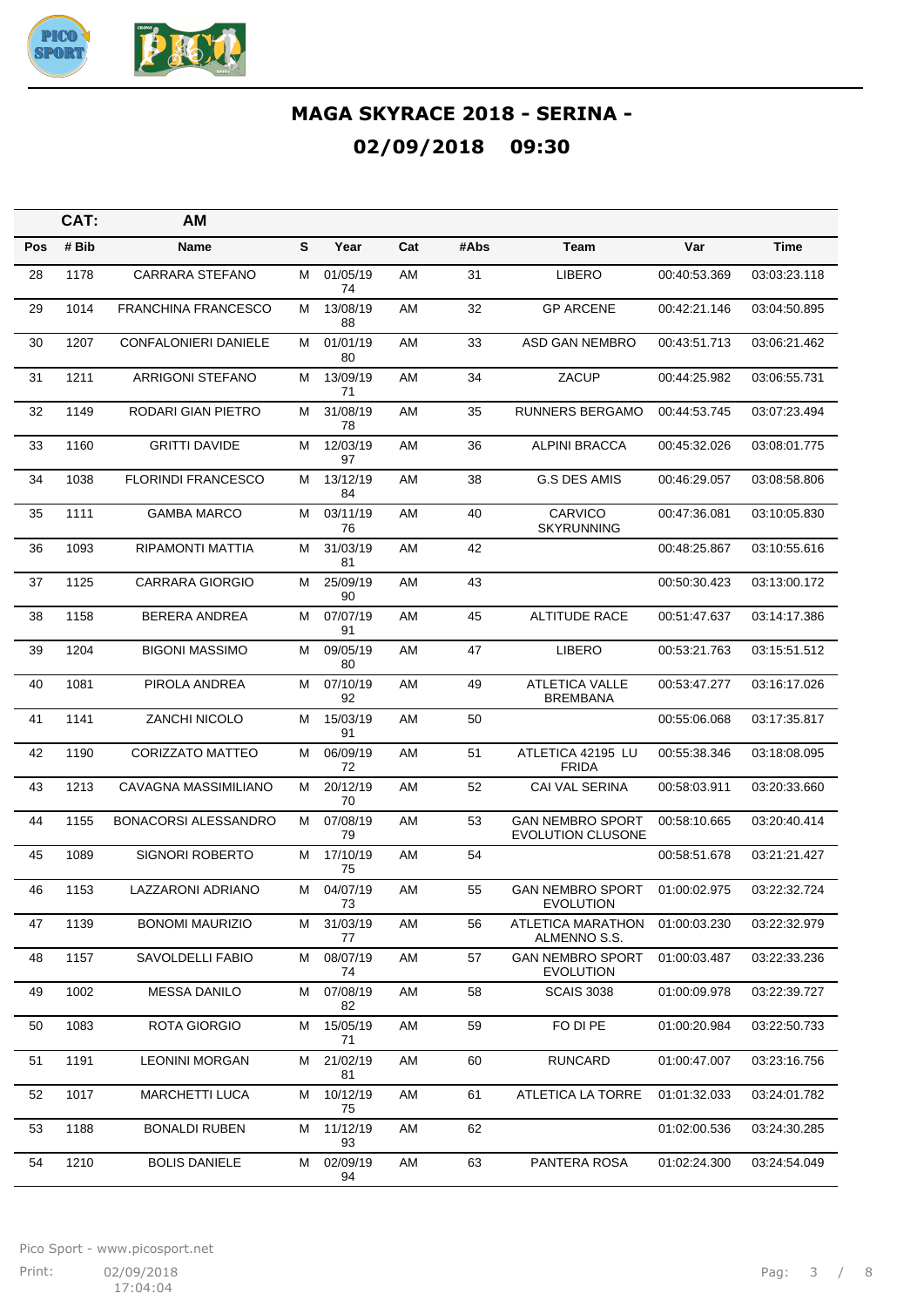

|            | CAT:  | <b>AM</b>                |   |                |     |      |                                              |              |              |
|------------|-------|--------------------------|---|----------------|-----|------|----------------------------------------------|--------------|--------------|
| <b>Pos</b> | # Bib | Name                     | S | Year           | Cat | #Abs | Team                                         | Var          | Time         |
| 55         | 1088  | PEZZOTTA SIMONE          | м | 22/12/19<br>97 | AM  | 64   | <b>GAV VERTOVA</b>                           | 01:03:08.322 | 03:25:38.071 |
| 56         | 1009  | <b>MERELLI MAURIZIO</b>  | м | 19/10/19<br>82 | AM  | 66   | <b>LIBERO</b>                                | 01:03:55.097 | 03:26:24.846 |
| 57         | 1079  | <b>LEIDI GIAN FRANCO</b> | м | 20/09/19<br>87 | AM  | 67   |                                              | 01:04:10.354 | 03:26:40.103 |
| 58         | 1171  | <b>BERBENNI PIERO</b>    | М | 26/12/19<br>84 | AM  | 69   |                                              | 01:05:40.652 | 03:28:10.401 |
| 59         | 1069  | <b>MINOSSI FLAVIO</b>    | м | 02/11/19<br>78 | AM  | 70   | ASD MAGA                                     | 01:05:55.412 | 03:28:25.161 |
| 60         | 1071  | <b>BERGAMELLI MARCO</b>  | м | 26/04/19<br>71 | AM  | 71   | <b>GS OROBIE</b>                             | 01:06:25.185 | 03:28:54.934 |
| 61         | 1070  | <b>GRITTI ETTORE</b>     | м | 26/12/19<br>75 | AM  | 73   | ATLETICA PRESEZZO                            | 01:07:10.199 | 03:29:39.948 |
| 62         | 1164  | REDAELLI STEFANO         | М | 08/05/19<br>89 | AM  | 74   | ASD FALCHI LECCO                             | 01:07:27.208 | 03:29:56.957 |
| 63         | 1126  | <b>FERRARIO LUCA</b>     | м | 15/01/19<br>93 | AM  | 75   | <b>GS AVIS SEREGNO</b>                       | 01:07:40.716 | 03:30:10.465 |
| 64         | 1101  | <b>VITALI FABRIZIO</b>   | м | 02/04/19<br>71 | AM  | 76   | ATLETICA LA TORRE                            | 01:07:46.968 | 03:30:16.717 |
| 65         | 1051  | PEDRETTI FABIO           | М | 07/11/19<br>76 | AM  | 80   | <b>RUNNERS BERGAMO</b>                       | 01:08:04.978 | 03:30:34.727 |
| 66         | 1082  | <b>GUERINI RENATO</b>    | м | 02/12/19<br>72 | AM  | 81   | <b>GAV VERTOVA</b>                           | 01:08:20.987 | 03:30:50.736 |
| 67         | 1167  | CAVICCHIOLO LUCA         | м | 06/03/19<br>90 | AM  | 83   |                                              | 01:09:39.530 | 03:32:09.279 |
| 68         | 1216  | <b>CALABRESE MIRKO</b>   | м | 30/10/19<br>97 | AM  | 84   |                                              | 01:10:14.296 | 03:32:44.045 |
| 69         | 1084  | <b>COFFETTI MARCO</b>    | м | 25/08/19<br>76 | AM  | 86   | <b>RUNNERS BERGAMO</b>                       | 01:10:27.805 | 03:32:57.554 |
| 70         | 1124  | PIAZZALUNGA ANDREA       | м | 05/06/19<br>72 | AM  | 87   | <b>ASD RUNNERS</b><br><b>BERGAMO</b>         | 01:11:47.345 | 03:34:17.094 |
| 71         | 1063  | SORTINO ANDREA           | М | 11/01/19<br>82 | AM  | 88   | <b>ATLETICA VALLE</b><br><b>BREMBANA</b>     | 01:11:57.100 | 03:34:26.849 |
| 72         | 1021  | <b>CASTELLI MARINO</b>   | м | 29/04/19<br>86 | AM  | 89   |                                              | 01:12:52.882 | 03:35:22.631 |
| 73         | 1091  | <b>LUCCHINI MATTEO</b>   | М | 04/06/19<br>71 | AM  | 90   | FO DI PE                                     | 01:15:06.450 | 03:37:36.199 |
| 74         | 1181  | <b>SERIOLA MATTIA</b>    | м | 07/02/19<br>93 | AM  | 92   | <b>ATLETICA VAL</b><br><b>BREMBANA</b>       | 01:16:49.004 | 03:39:18.753 |
| 75         | 1159  | <b>MAURI CORRADO</b>     | М | 09/03/19<br>71 | AM  | 93   | LIBERO                                       | 01:17:13.767 | 03:39:43.516 |
| 76         | 1040  | <b>MERELLI FABIO</b>     | М | 19/07/19<br>87 | AM  | 94   |                                              | 01:17:51.537 | 03:40:21.286 |
| 77         | 1010  | <b>FUSI MARCO</b>        | М | 17/01/19<br>74 | AM  | 95   | <b>RUNNING TEAM</b><br><b>MOTTA VISCONTI</b> | 01:18:05.544 | 03:40:35.293 |
| 78         | 1165  | <b>CORTINOVIS DAVIDE</b> | м | 17/01/19<br>80 | AM  | 96   | POLISPORTIVA CRAL<br>BPB A.S.D.              | 01:18:22.553 | 03:40:52.302 |
| 79         | 1107  | REGAZZONI CLAUDIO        | М | 17/09/19<br>78 | AM  | 97   | <b>CARVICO</b><br><b>SKYRUNNING</b>          | 01:19:04.316 | 03:41:34.065 |
| 80         | 1105  | <b>GHISLENI PAOLO</b>    | М | 09/02/19<br>74 | AM  | 99   | <b>CARVICO</b><br><b>SKYRUNNING</b>          | 01:19:15.080 | 03:41:44.829 |
| 81         | 1003  | CARRARA MATTEO           | М | 03/09/19<br>73 | AM  | 101  |                                              | 01:20:03.356 | 03:42:33.105 |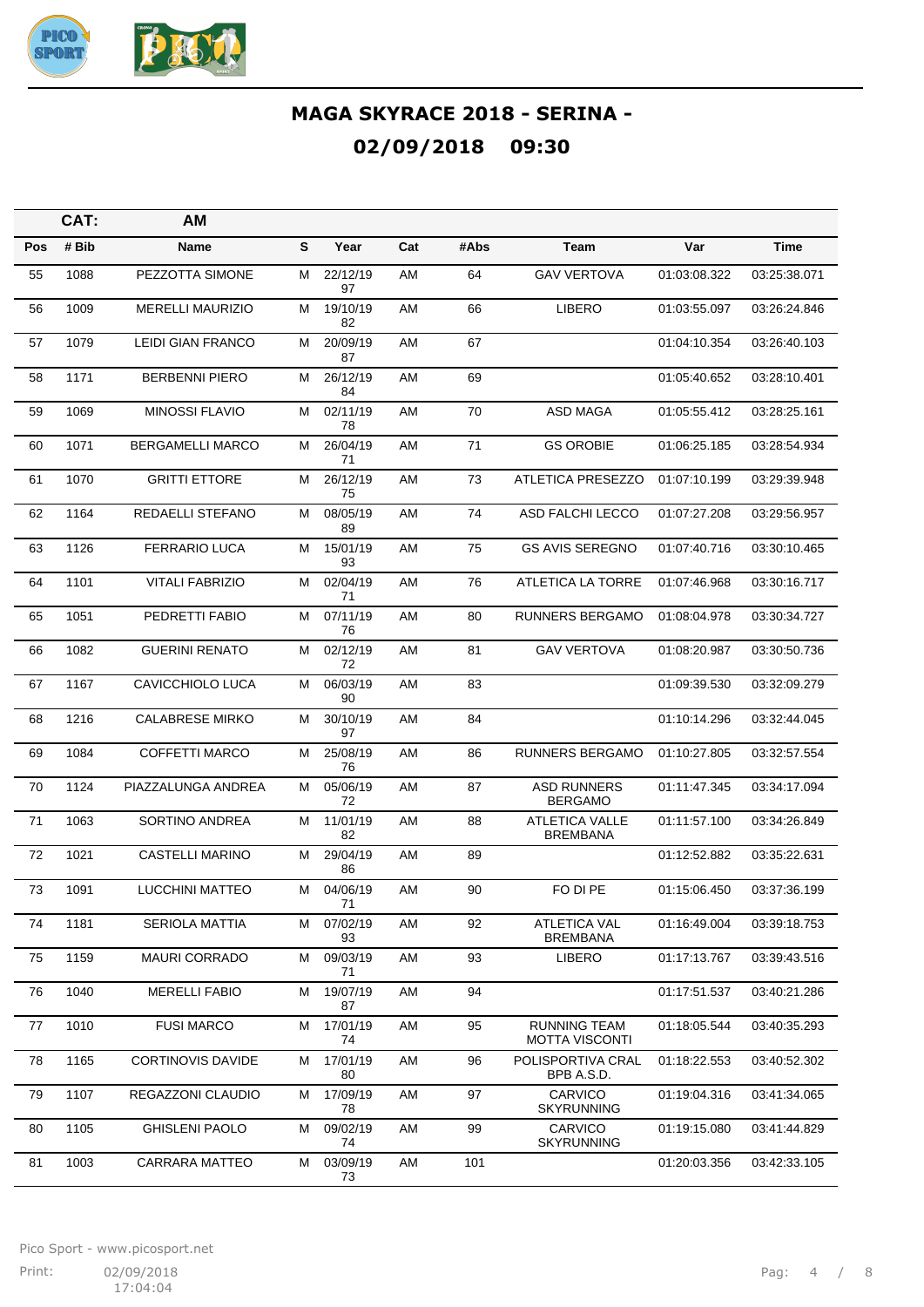

|            | CAT:  | <b>AM</b>                         |   |                |     |      |                                          |              |              |
|------------|-------|-----------------------------------|---|----------------|-----|------|------------------------------------------|--------------|--------------|
| <b>Pos</b> | # Bib | Name                              | S | Year           | Cat | #Abs | Team                                     | Var          | Time         |
| 82         | 1120  | <b>CELORIA CRISTIAN</b>           | М | 30/03/19<br>75 | AM  | 105  | <b>ASD RUNNERS</b><br><b>BERGAMO</b>     | 01:23:59.732 | 03:46:29.481 |
| 83         | 1195  | <b>MAZZOLENI CLAUDIO</b>          | м | 09/08/19<br>76 | AM  | 107  | <b>ASD MAGA</b>                          | 01:24:50.759 | 03:47:20.508 |
| 84         | 1094  | CAGNONI PAOLO LORENZO             | м | 10/06/19<br>70 | AM  | 109  | <b>GS OREZZO</b>                         | 01:26:25.060 | 03:48:54.809 |
| 85         | 1067  | STREPAROLA IVAN                   | Μ | 27/02/19<br>69 | AM  | 111  | POOL SOC.ATL.ALTA<br>VALSERIANA          | 01:26:48.562 | 03:49:18.311 |
| 86         | 1013  | <b>RESTEGHINI FILIPPO</b>         | м | 26/06/19<br>76 | AM  | 112  | P.US ACLI GIURIATI<br>P.GARIMOLDI        | 01:26:56.085 | 03:49:25.834 |
| 87         | 1068  | PEZZERA FRANCO<br><b>RICCARDO</b> | м | 16/12/19<br>73 | AM  | 113  | <b>GAV VERTOVA</b>                       | 01:28:30.885 | 03:51:00.634 |
| 88         | 1065  | <b>VECCHI EMILIANO</b>            | м | 06/09/19<br>74 | AM  | 114  | ATLETICA PRESEZZO                        | 01:30:45.448 | 03:53:15.197 |
| 89         | 1078  | <b>MERELLI PAOLO</b>              | м | 03/07/19<br>89 | AM  | 115  |                                          | 01:31:13.971 | 03:53:43.720 |
| 90         | 1104  | PETTE VINCENZO                    | м | 09/02/19<br>75 | AM  | 118  | CARVICO<br><b>SKYRUNNING</b>             | 01:33:00.748 | 03:55:30.497 |
| 91         | 1096  | TIRABOSCHI ALBERTO                | Μ | 25/05/19<br>83 | AM  | 119  |                                          | 01:33:23.279 | 03:55:53.028 |
| 92         | 1018  | <b>CALVI ALBERTO</b>              | м | 30/09/19<br>85 | AM  | 122  | <b>ATLETICA TREVIGLIO</b>                | 01:35:49.105 | 03:58:18.854 |
| 93         | 1052  | <b>ROTA MARCO</b>                 | М | 12/01/19<br>73 | AM  | 123  | ASD MAGA                                 | 01:36:02.613 | 03:58:32.362 |
| 94         | 1209  | ROSSATO PIETRO                    | м | 22/12/19<br>88 | AM  | 124  |                                          | 01:36:32.870 | 03:59:02.619 |
| 95         | 1161  | <b>TELINI NICOLA</b>              | м | 12/12/19<br>90 | AM  | 125  | <b>SCAIS 3038</b>                        | 01:37:37.663 | 04:00:07.412 |
| 96         | 1035  | CARRARA ALESSANDRO                | м | 08/11/19<br>84 | AM  | 126  |                                          | 01:40:15.496 | 04:02:45.245 |
| 97         | 1151  | <b>BELOTTI MATTEO</b>             | м | 20/06/19<br>85 | AM  | 129  | WE ARE RUNNERS                           | 01:41:31.786 | 04:04:01.535 |
| 98         | 1108  | <b>ZANCHI GIORGIO</b>             | м | 18/08/19<br>78 | AM  | 130  | <b>CARVICO SKY</b><br><b>RUNNING</b>     | 01:44:30.392 | 04:07:00.141 |
| 99         | 1166  | PRANDI OMAR                       | м | 29/11/19<br>76 | AM  | 134  | <b>RUNNERS BERGAMO</b>                   | 01:46:26.691 | 04:08:56.440 |
| 100        | 1022  | MAGNAGHI STEFANO                  | М | 12/06/19<br>87 | AM  | 137  |                                          | 01:56:47.778 | 04:19:17.527 |
| 101        | 1060  | <b>BACUZZI CLAUDIO</b>            | м | 25/05/19<br>72 | AM  | 138  |                                          | 01:57:00.776 | 04:19:30.525 |
| 102        | 1182  | <b>COMI RAFFAELE</b>              | М | 29/06/19<br>85 | AM  | 141  | <b>LIBERO</b>                            | 02:02:17.682 | 04:24:47.431 |
| 103        | 1118  | <b>GHISALBERTI CARLO</b>          | М | 27/09/19<br>81 | AM  | 142  | <b>LIBERO</b>                            | 02:02:33.680 | 04:25:03.429 |
| 104        | 1047  | MASSERINI DAVIDE                  | Μ | 18/07/19<br>85 | AM  | 146  | <b>GAV VERTOVA</b>                       | 02:09:07.888 | 04:31:37.637 |
| 105        | 1103  | <b>TOMASONI EUGENIO</b>           | м | 22/06/19<br>73 | AM  | 149  | SPORT EVOLUTION<br><b>CLUSONE</b>        | 02:11:10.231 | 04:33:39.980 |
| 106        | 1036  | VISCARDI MAURIZIO                 | м | 22/08/19<br>77 | AM  | 150  | <b>CANTO DI CORSA</b>                    | 02:14:23.326 | 04:36:53.075 |
| 107        | 1001  | <b>GUSMINI ANDREA</b>             | Μ | 28/12/19<br>99 | AM  | 153  |                                          | 02:17:43.678 | 04:40:13.427 |
| 108        | 1150  | SONZOGNI MARCELLO                 | М | 29/12/19<br>69 | AM  | 154  | <b>ATLETICA VALLE</b><br><b>BREMBANA</b> | 02:17:43.684 | 04:40:13.433 |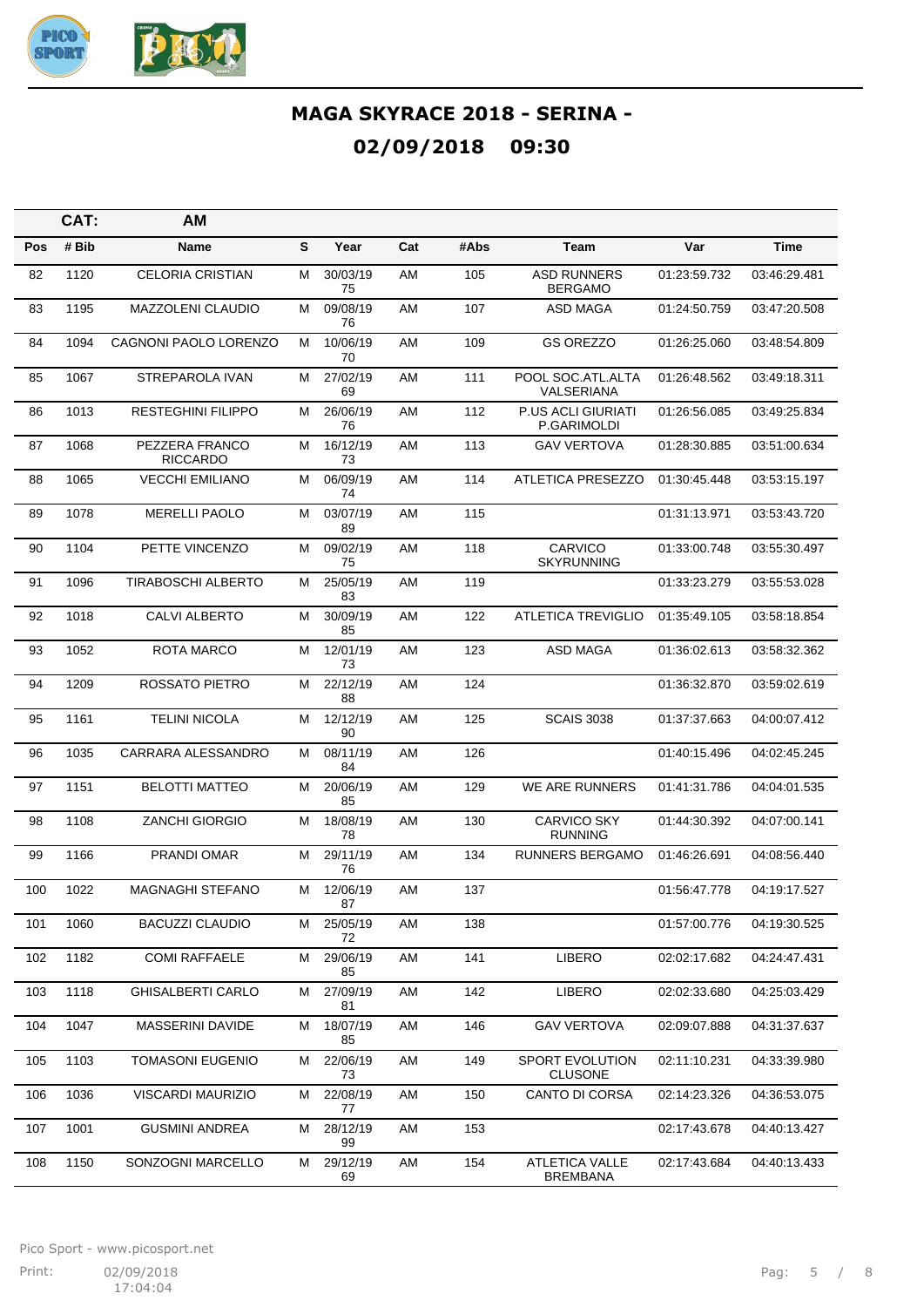

|            | CAT:  | AM                          |   |                |     |      |                                                       |              |              |
|------------|-------|-----------------------------|---|----------------|-----|------|-------------------------------------------------------|--------------|--------------|
| <b>Pos</b> | # Bib | Name                        | S | Year           | Cat | #Abs | Team                                                  | Var          | <b>Time</b>  |
| 109        | 1117  | SANGALLI MASSIMILIANO       | М | 30/08/19<br>78 | AM  | 155  | GP CODOGNO 82                                         | 02:17:46.930 | 04:40:16.679 |
| 110        | 1015  | SEBASTIANI SALVINO          | м | 17/05/19<br>78 | AM  | 157  | <b>GS DUCOS SANT</b><br><b>EUFEMIA</b>                | 02:18:00.437 | 04:40:30.186 |
| 111        | 1075  | <b>TREPA TORRES TIAGO</b>   | м | 07/02/19<br>76 | AM  | 159  | <b>AGONES</b>                                         | 02:20:05.253 | 04:42:35.002 |
| 112        | 1019  | D ACHILLE ALESSANDRO        | Μ | 19/03/19<br>73 | AM  | 162  | <b>SPORT CLUB</b><br>ATLETICA LIBERTAS<br>SESTO A.S.D | 02:24:53.414 | 04:47:23.163 |
| 113        | 1114  | <b>CERVINO ALBERTO</b>      | М | 16/11/19<br>77 | AM  | 164  | A.S.D. NO LIMITS<br>ONLUS                             | 02:28:05.756 | 04:50:35.505 |
| 114        | 1113  | <b>FELICE SALVATORE</b>     | м | 24/08/19<br>83 | AM  | 165  |                                                       | 02:28:12.761 | 04:50:42.510 |
| 115        | 1168  | LAZZARONI OSCAR             | Μ | 23/08/19<br>72 | AM  | 166  | 2 ERRE BIKE                                           | 02:28:50.521 | 04:51:20.270 |
| 116        | 1208  | <b>GOTTI MASSIMO</b>        | м | 06/11/19<br>72 | AM  | 167  |                                                       | 02:28:50.783 | 04:51:20.532 |
| 117        | 1136  | <b>FORMENTINI STEFANO</b>   | м | 05/01/19<br>77 | AM  | 168  | <b>MEDIRUN CUS</b><br><b>BERGAMO</b>                  | 02:32:06.883 | 04:54:36.632 |
| 118        | 1122  | <b>MIGLIANI MATTIA</b>      | М | 09/02/19<br>96 | AM  | 169  | <b>ASD RUNNERS</b><br><b>BERGAMO</b>                  | 02:34:55.724 | 04:57:25.473 |
| 119        | 1106  | <b>DOLCI FABIO</b>          | М | 07/03/19<br>87 | AM  | 171  | CARVICO<br><b>SKYRUNNING</b>                          | 02:38:53.348 | 05:01:23.097 |
| 120        | 1109  | <b>GALIZZI PAOLO FELICE</b> | м | 10/04/19<br>86 | AM  | 172  | <b>CARVICO</b><br><b>SKYRUNNING</b>                   | 02:38:53.351 | 05:01:23.100 |
| 121        | 1098  | <b>MANZONI DAVIDE</b>       | м | 10/12/19<br>93 | AM  | 175  |                                                       | 02:40:00.143 | 05:02:29.892 |
| 122        | 1057  | <b>IGNOTO SIMONE</b>        | м | 29/10/19<br>90 | AM  | 176  |                                                       | 02:40:01.382 | 05:02:31.131 |
| 123        | 1196  | PAPETTI FRANCO              | м | 25/12/19<br>88 | AM  | 177  |                                                       | 02:43:55.757 | 05:06:25.506 |
| 124        | 1050  | <b>VALDANI CLAUDIO</b>      | Μ | 01/01/19<br>78 | AM  | 178  | RUNNERS BERGAMO                                       | 02:44:44.781 | 05:07:14.530 |
| 125        | 1074  | <b>GUASTAMACCHIA MILO</b>   | Μ | 06/02/19<br>79 | AM  | 179  | <b>TEAM FABIO</b>                                     | 02:44:48.283 | 05:07:18.032 |
| 126        | 1041  | PICCININI GIULIO            | м | 18/04/19<br>84 | AM  | 180  |                                                       | 02:46:08.325 | 05:08:38.074 |
| 127        | 1130  | <b>ANNESE ANGELO</b>        | М | 02/05/19<br>77 | AM  | 182  | <b>PODISTI FARESI</b>                                 | 03:01:06.049 | 05:23:35.798 |
| 128        | 1128  | <b>GROSSI GLAUCO</b>        | Μ | 31/01/19<br>77 | AM  | 183  | <b>ASD PODISTI FARESI</b>                             | 03:03:13.367 | 05:25:43.116 |
| 129        | 1127  | COLOMBO DIEGO               | М | 18/09/19<br>73 | AM  | 187  | <b>ASD PODISTI FARESI</b>                             | 03:27:13.373 | 05:49:43.122 |
| 130        | 1016  | <b>ODONI STEFANO</b>        | М | 21/08/19<br>77 | AM  | 192  |                                                       | 03:34:18.849 | 05:56:48.598 |
| 131        | 1025  | <b>GHERARDI GIACOMO</b>     | М | 16/08/19<br>84 | AM  | 194  |                                                       | 03:37:24.676 | 05:59:54.425 |
| 132        | 1169  | PIRALI DAVIDE SILVIO        | м | 21/11/19<br>86 | AM  | 197  | I DOPE                                                | 04:36:06.073 | 06:58:35.822 |

|     | CAT:  | <b>O50F</b>          |                |      |      |                                 |              |              |
|-----|-------|----------------------|----------------|------|------|---------------------------------|--------------|--------------|
| Pos | # Bib | Name                 | Year           | Cat  | #Abs | Team                            | Var          | Time         |
|     | 1131  | CAMANINI LELIA MARIA | 08/06/19<br>64 | O50F | 116  | ATLETICA REBO<br><b>GUSSAGO</b> | 01:32:08.732 | 03:54:38.481 |

Pico Sport - www.picosport.net

Print: 02/09/2018 **Print:** 02/09/2018 **Pag:** 6 / 8  $17:04:04$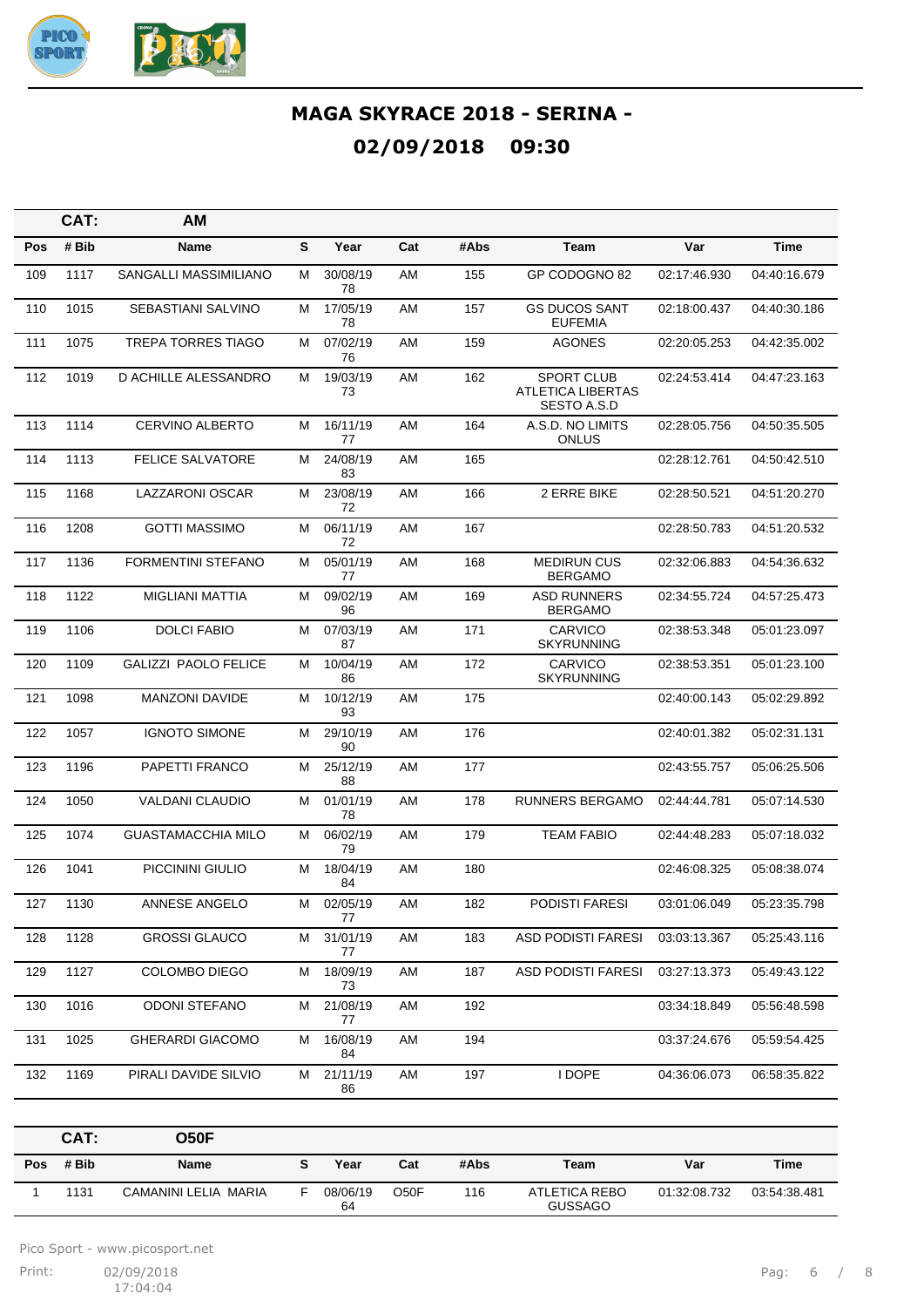

|                | CAT:  | <b>O50F</b>                  |   |                |                   |      |                                                    |              |              |
|----------------|-------|------------------------------|---|----------------|-------------------|------|----------------------------------------------------|--------------|--------------|
| Pos            | # Bib | <b>Name</b>                  | S | Year           | Cat               | #Abs | <b>Team</b>                                        | Var          | <b>Time</b>  |
| $\mathbf{2}$   | 1201  | <b>MAZZUCCHELLI PAOLA</b>    | F | 17/04/19<br>65 | O <sub>5</sub> OF | 132  | <b>ATLETICA PARATICO</b>                           | 01:45:37.671 | 04:08:07.420 |
| 3              | 1007  | <b>GUERINI RAFFAELLA</b>     | F | 28/04/19<br>65 | O50F              | 190  | G.T.A. CREMA                                       | 03:33:15.314 | 05:55:45.063 |
|                | CAT:  | <b>O50M</b>                  |   |                |                   |      |                                                    |              |              |
| Pos            | # Bib | <b>Name</b>                  | S | Year           | Cat               | #Abs | Team                                               | Var          | <b>Time</b>  |
| $\mathbf{1}$   | 1194  | <b>BERBENNI ROBERTO</b>      | м | 08/02/19<br>68 | O50M              | 20   | ASD MAGA                                           | 00:29:00.503 | 02:51:30.252 |
| $\overline{2}$ | 1197  | ROVELLI GIORGIO              | м | 06/05/19<br>68 | O50M              | 23   | G.S. OROBIE                                        | 00:32:45.863 | 02:55:15.612 |
| 3              | 1123  | <b>NISOLI FABIO</b>          | М | 18/07/19<br>67 | O50M              | 29   | <b>ASD RUNNERS</b><br><b>BERGAMO</b>               | 00:38:12.284 | 03:00:42.033 |
| 4              | 1200  | <b>QUISTINI LUCIANO</b>      | м | 08/11/19<br>63 | O50M              | 37   | 447171                                             | 00:46:06.283 | 03:08:36.032 |
| 5              | 1059  | CORLAZZOLI MAURO             | м | 04/11/19<br>63 | O <sub>5</sub> 0M | 39   | LA RECASTELLO                                      | 00:47:13.300 | 03:09:43.049 |
| 6              | 1030  | <b>BRAMBILLA MASSIMO</b>     | м | 06/09/19<br>63 | O50M              | 44   | <b>CARVICO</b><br><b>SKYRUNNING</b>                | 00:51:15.698 | 03:13:45.447 |
| $\overline{7}$ | 1177  | <b>CAPELLI IVAN</b>          | М | 10/12/19<br>66 | O50M              | 46   | <b>ALTITUDE RACE</b>                               | 00:52:15.459 | 03:14:45.208 |
| 8              | 1129  | <b>QUARTI MARCO MAURO</b>    | м | 18/10/19<br>66 | O <sub>5</sub> 0M | 65   | <b>VALETUDOSERIM</b>                               | 01:03:41.589 | 03:26:11.338 |
| 9              | 1156  | <b>FERRI SILVANO</b>         | М | 12/09/19<br>64 | O50M              | 72   | <b>GAN NEMBRO SPORT</b><br><b>EVOLUTION</b>        | 01:07:03.696 | 03:29:33.445 |
| 10             | 1119  | <b>TRABUCCHI ROBERTO</b>     | м | 04/12/19<br>68 | O <sub>5</sub> 0M | 82   | <b>ASD RUNNERS</b><br><b>BERGAMO</b>               | 01:08:39.746 | 03:31:09.495 |
| 11             | 1048  | <b>CALCAGNILE GIUSEPPE</b>   | м | 07/11/19<br>64 | O <sub>5</sub> 0M | 85   | <b>G.S. AVIS TREVIGLIO</b><br><b>G. BRUSAFERRI</b> | 01:10:16.297 | 03:32:46.046 |
| 12             | 1045  | <b>NORIS TOMMASO</b>         | м | 06/08/19<br>64 | O50M              | 91   | <b>GAN NEMBRO</b>                                  | 01:15:06.702 | 03:37:36.451 |
| 13             | 1066  | <b>CABRINI PATRIZIO</b>      | М | 24/06/19<br>67 | O50M              | 98   | <b>GSA CAMOS</b>                                   | 01:19:04.831 | 03:41:34.580 |
| 14             | 1143  | <b>BOFFELLI ROBERTO</b>      | м | 20/11/19<br>66 | O <sub>5</sub> 0M | 102  | <b>SCAIS 3038</b>                                  | 01:20:10.109 | 03:42:39.858 |
| 15             | 1090  | CERONI PIER SANDRO           | М | 13/09/19<br>68 | O50M              | 120  |                                                    | 01:33:44.040 | 03:56:13.789 |
| 16             | 1199  | <b>VETTURI ANDREA RENATO</b> | М | 30/01/19<br>67 | O50M              | 127  | <b>GS AVIS TREVIGLIO</b><br><b>BG 166</b>          | 01:40:17.246 | 04:02:46.995 |
| 17             | 1173  | <b>CONSOLI MASSIMO</b>       | М | 11/03/19<br>67 | O50M              | 128  |                                                    | 01:40:23.500 | 04:02:53.249 |
| 18             | 1187  | <b>CORTESI FRANCO</b>        | M | 16/05/19<br>59 | O50M              | 136  | ELLE ERRE ASD                                      | 01:55:13.449 | 04:17:43.198 |
| 19             | 1044  | <b>MAGONI DANIELE</b>        | М | 18/12/19<br>66 | O <sub>5</sub> 0M | 139  | ATL.VALLE<br><b>BREMBANA</b>                       | 01:59:04.590 | 04:21:34.339 |
| 20             | 1024  | <b>LENZA STEFANO</b>         | м | 15/08/19<br>63 | O <sub>5</sub> 0M | 140  |                                                    | 02:01:40.673 | 04:24:10.422 |
| 21             | 1176  | CAVAGNA DIEGO                | M | 17/09/19<br>68 | O50M              | 145  | ASD MAGA                                           | 02:07:22.856 | 04:29:52.605 |
| 22             | 1054  | PEZZOTTA SERGIO              | М | 10/12/19<br>63 | O50M              | 156  |                                                    | 02:17:48.162 | 04:40:17.911 |
| 23             | 1115  | DEL BELLO SERGIO PRIMO       | М | 12/06/19<br>59 | O50M              | 160  | <b>ATLETICA CASTEL</b><br><b>ROZZONE</b>           | 02:23:42.348 | 04:46:12.097 |